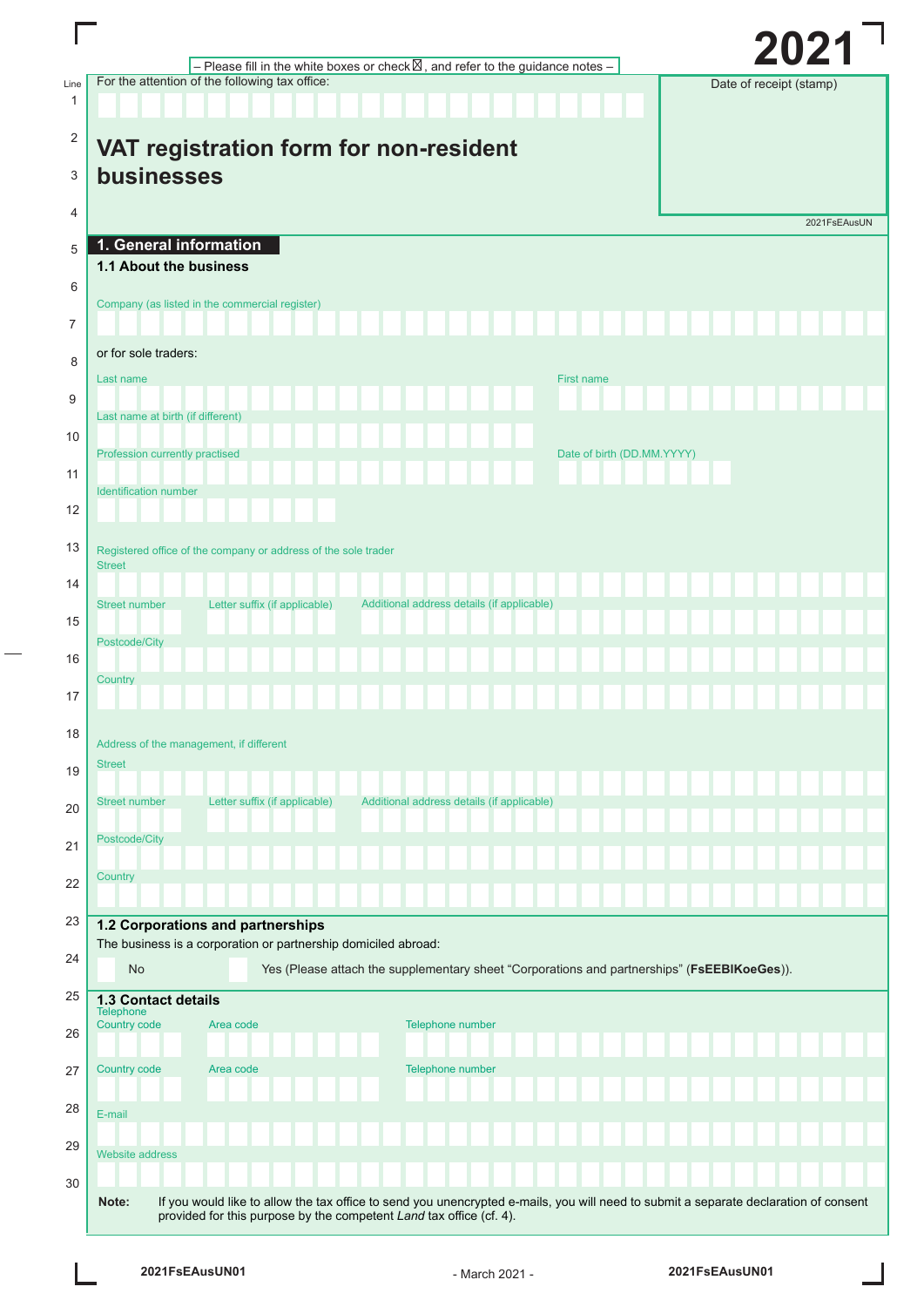|                              | 1.4 Business activities carried out in the Federal Republic of Germany (exact description of the branch of industry)                                                   |  |                  |                                            |            |  |  |  |  |
|------------------------------|------------------------------------------------------------------------------------------------------------------------------------------------------------------------|--|------------------|--------------------------------------------|------------|--|--|--|--|
|                              |                                                                                                                                                                        |  |                  |                                            |            |  |  |  |  |
|                              |                                                                                                                                                                        |  |                  |                                            |            |  |  |  |  |
|                              |                                                                                                                                                                        |  |                  |                                            |            |  |  |  |  |
|                              |                                                                                                                                                                        |  |                  |                                            |            |  |  |  |  |
| 1.5 Tax advisor              |                                                                                                                                                                        |  |                  |                                            |            |  |  |  |  |
| Company                      |                                                                                                                                                                        |  |                  |                                            |            |  |  |  |  |
|                              |                                                                                                                                                                        |  |                  |                                            | First name |  |  |  |  |
| or Last name                 |                                                                                                                                                                        |  |                  |                                            |            |  |  |  |  |
| <b>Street</b>                |                                                                                                                                                                        |  |                  |                                            |            |  |  |  |  |
| <b>Street number</b>         | Letter suffix (if applicable)                                                                                                                                          |  |                  | Additional address details (if applicable) |            |  |  |  |  |
| Postcode/City                |                                                                                                                                                                        |  |                  |                                            |            |  |  |  |  |
|                              |                                                                                                                                                                        |  |                  |                                            |            |  |  |  |  |
| Country                      |                                                                                                                                                                        |  |                  |                                            |            |  |  |  |  |
| Contact details<br>Telephone |                                                                                                                                                                        |  |                  |                                            |            |  |  |  |  |
| Country code                 | Area code                                                                                                                                                              |  | Telephone number |                                            |            |  |  |  |  |
| Country code                 | Area code                                                                                                                                                              |  | Telephone number |                                            |            |  |  |  |  |
| E-mail                       |                                                                                                                                                                        |  |                  |                                            |            |  |  |  |  |
|                              |                                                                                                                                                                        |  |                  |                                            |            |  |  |  |  |
|                              |                                                                                                                                                                        |  |                  |                                            |            |  |  |  |  |
|                              |                                                                                                                                                                        |  |                  |                                            |            |  |  |  |  |
|                              | A separate authorisation form is attached.                                                                                                                             |  |                  |                                            |            |  |  |  |  |
|                              | The authorisation details will be registered in the Vollmachtsdatenbank (database of authorised representatives) (section 80a of the<br>Fiscal Code (Abgabenordnung)). |  |                  |                                            |            |  |  |  |  |
|                              |                                                                                                                                                                        |  |                  |                                            |            |  |  |  |  |
|                              |                                                                                                                                                                        |  |                  |                                            |            |  |  |  |  |
|                              |                                                                                                                                                                        |  |                  |                                            |            |  |  |  |  |
|                              |                                                                                                                                                                        |  |                  |                                            |            |  |  |  |  |
|                              |                                                                                                                                                                        |  |                  |                                            |            |  |  |  |  |
|                              |                                                                                                                                                                        |  |                  |                                            |            |  |  |  |  |
|                              |                                                                                                                                                                        |  |                  |                                            |            |  |  |  |  |
|                              |                                                                                                                                                                        |  |                  |                                            |            |  |  |  |  |
|                              |                                                                                                                                                                        |  |                  |                                            |            |  |  |  |  |
|                              |                                                                                                                                                                        |  |                  |                                            |            |  |  |  |  |
|                              |                                                                                                                                                                        |  |                  |                                            |            |  |  |  |  |
|                              |                                                                                                                                                                        |  |                  |                                            |            |  |  |  |  |
|                              |                                                                                                                                                                        |  |                  |                                            |            |  |  |  |  |

 $-2-$ 

L

 $\overline{\Gamma}$ 

I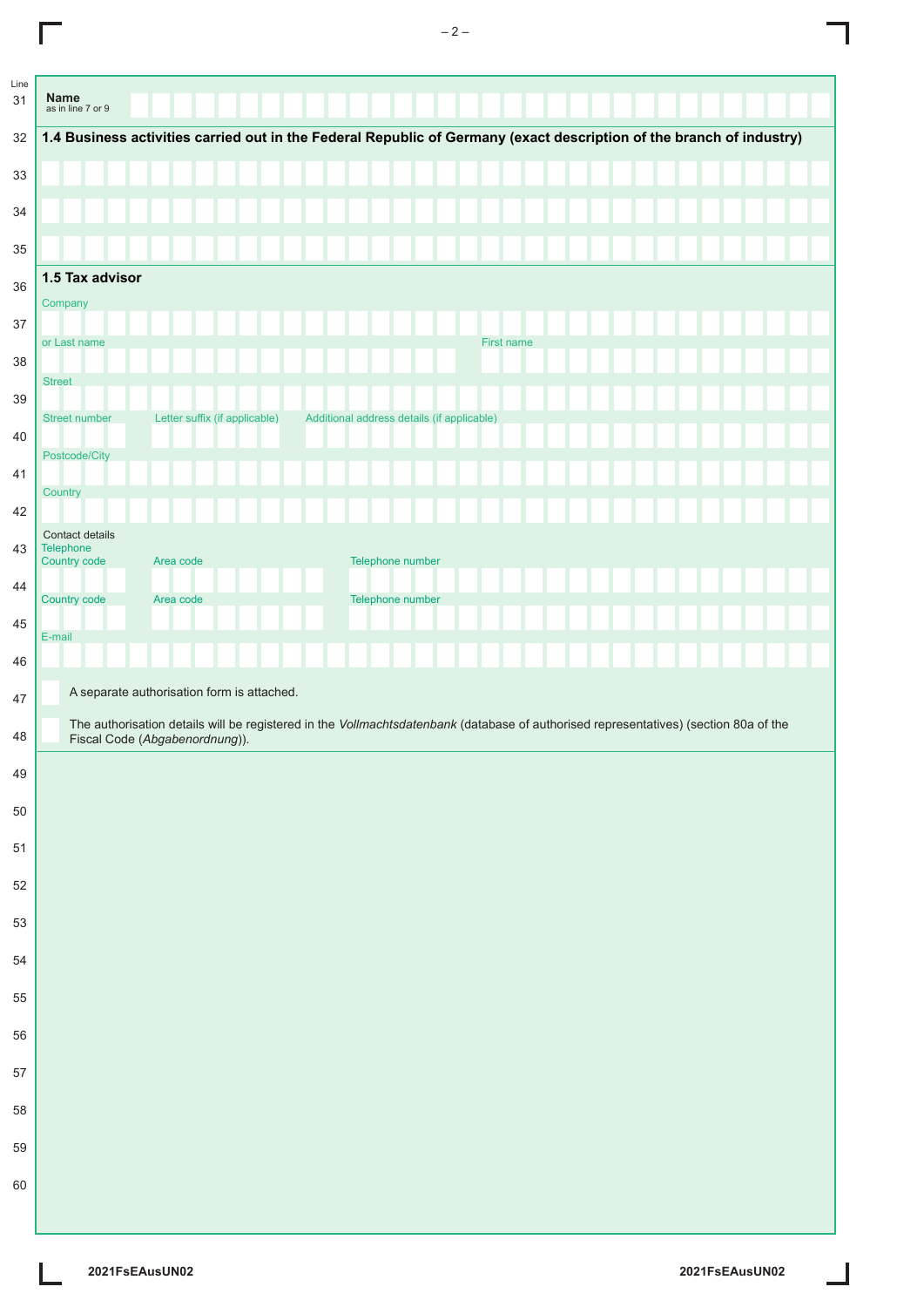|            | $-3-$                                                                                                                                                                                                                                                                                                                                                                                                                                                              |
|------------|--------------------------------------------------------------------------------------------------------------------------------------------------------------------------------------------------------------------------------------------------------------------------------------------------------------------------------------------------------------------------------------------------------------------------------------------------------------------|
| Line<br>61 | <b>Name</b><br>as in line 7 or 9                                                                                                                                                                                                                                                                                                                                                                                                                                   |
| 62         | 1.6 Authorised recipient                                                                                                                                                                                                                                                                                                                                                                                                                                           |
| 63         | The tax advisor listed under 1.5 is an authorised recipient.                                                                                                                                                                                                                                                                                                                                                                                                       |
| 64         | or                                                                                                                                                                                                                                                                                                                                                                                                                                                                 |
| 65         | Company                                                                                                                                                                                                                                                                                                                                                                                                                                                            |
| 66         | or                                                                                                                                                                                                                                                                                                                                                                                                                                                                 |
| 67         | First name<br>Last name                                                                                                                                                                                                                                                                                                                                                                                                                                            |
|            | <b>Street</b>                                                                                                                                                                                                                                                                                                                                                                                                                                                      |
| 68         | Letter suffix (if applicable)<br><b>Street number</b><br>Additional address details (if applicable)                                                                                                                                                                                                                                                                                                                                                                |
| 69         | Postcode/City                                                                                                                                                                                                                                                                                                                                                                                                                                                      |
| 70         | Country                                                                                                                                                                                                                                                                                                                                                                                                                                                            |
| 71         |                                                                                                                                                                                                                                                                                                                                                                                                                                                                    |
| 72         | Contact details<br><b>Telephone</b><br>Telephone number<br><b>Country code</b><br>Area code                                                                                                                                                                                                                                                                                                                                                                        |
| 73         | <b>Country code</b><br>Area code<br><b>Telephone number</b>                                                                                                                                                                                                                                                                                                                                                                                                        |
| 74         | E-mail                                                                                                                                                                                                                                                                                                                                                                                                                                                             |
| 75         |                                                                                                                                                                                                                                                                                                                                                                                                                                                                    |
| 76         | A separate authorisation form is attached.                                                                                                                                                                                                                                                                                                                                                                                                                         |
| 77         | The authorised recipient will be registered in the Vollmachtsdatenbank (database of authorised representatives) (section 80a of the<br>German Fiscal Code).                                                                                                                                                                                                                                                                                                        |
| 78<br>79   | Note:<br>In the cases referred to in section 22f (1) sentence 2 of the VAT Act (Umsatzsteuergesetz), businesses with no residence<br>or habitual abode, registered office or business management in Germany, in another member state of the European Union or in a<br>country where the Agreement on the European Economic Area applies, must provide the name of an authorised recipient in the<br>Federal Republic of Germany when registering for tax purposes. |
| 80         | 1.7 Bank account details for tax refunds / SEPA direct debit                                                                                                                                                                                                                                                                                                                                                                                                       |
| 81         | All tax refunds should be made to the following account:                                                                                                                                                                                                                                                                                                                                                                                                           |
| 82         | <b>IBAN</b> (German bank)<br>D E                                                                                                                                                                                                                                                                                                                                                                                                                                   |
| 83         | Name (foreign bank)                                                                                                                                                                                                                                                                                                                                                                                                                                                |
| 84         | Address (foreign bank)                                                                                                                                                                                                                                                                                                                                                                                                                                             |
| 85         | IBAN (foreign bank)                                                                                                                                                                                                                                                                                                                                                                                                                                                |
| 86         | BIC/SWIFT code (for line 83)                                                                                                                                                                                                                                                                                                                                                                                                                                       |
| 87         | Other account holder (if applicable)<br><b>Account holder</b>                                                                                                                                                                                                                                                                                                                                                                                                      |
| 88         | as in line 9<br>or<br>as in line 7<br>Would you like to set up a SEPA direct debit, which is the easiest payment method for both parties (only with a German account)?                                                                                                                                                                                                                                                                                             |
| 89         | Yes. I have attached the filled-in SEPA direct debit mandate.                                                                                                                                                                                                                                                                                                                                                                                                      |
| 90         |                                                                                                                                                                                                                                                                                                                                                                                                                                                                    |
|            |                                                                                                                                                                                                                                                                                                                                                                                                                                                                    |

 $\overline{\phantom{a}}$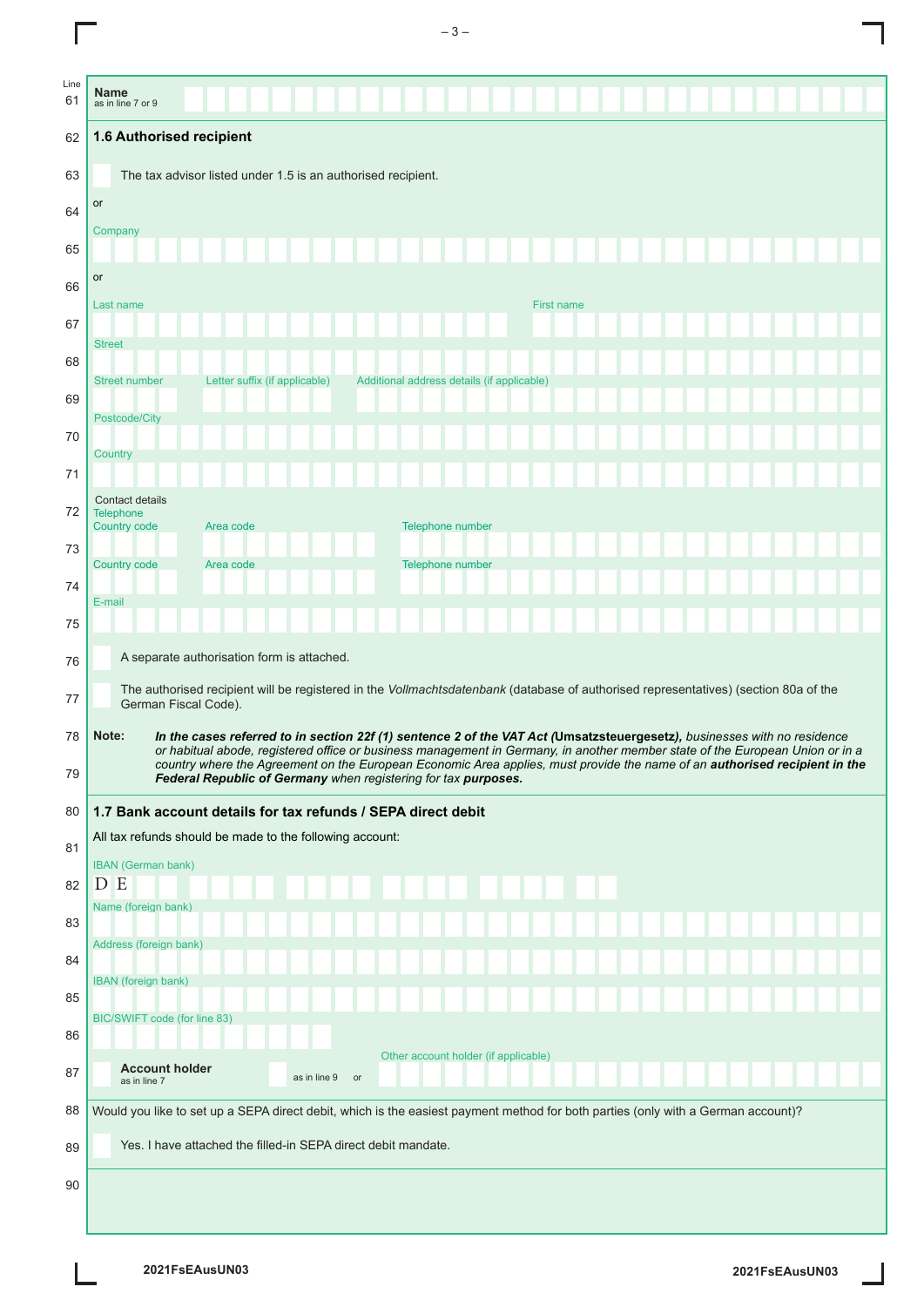| Line<br>91 | <b>Name</b>    | as in line 7 or 9 |                       |                                  |                               |                                                                                                                                                                                                                                                                                       |
|------------|----------------|-------------------|-----------------------|----------------------------------|-------------------------------|---------------------------------------------------------------------------------------------------------------------------------------------------------------------------------------------------------------------------------------------------------------------------------------|
| 92         |                |                   | <b>1.8 Facilities</b> |                                  |                               |                                                                                                                                                                                                                                                                                       |
| 93         |                |                   |                       |                                  |                               | The following permanent facilities or installations are operated in the Federal Republic of Germany (e.g. branch offices, office premises, produc-<br>tion sites, coordination offices, main offices, sales outlets, trading offices, workshops, warehouses, consignment warehouses): |
|            | No.            |                   |                       | <b>Description</b>               |                               |                                                                                                                                                                                                                                                                                       |
| 94         | $\overline{0}$ | $\overline{0}$    | $\mathbf{1}$          | <b>Street</b>                    |                               |                                                                                                                                                                                                                                                                                       |
| 95         |                |                   |                       |                                  |                               |                                                                                                                                                                                                                                                                                       |
| 96         |                |                   |                       | <b>Street number</b>             | Letter suffix (if applicable) | Additional address details (if applicable)                                                                                                                                                                                                                                            |
| 97         |                |                   |                       | Postcode                         | City                          |                                                                                                                                                                                                                                                                                       |
| 98         |                |                   |                       | <b>Telephone</b><br>Country code | Area code                     | Telephone number                                                                                                                                                                                                                                                                      |
|            |                |                   |                       |                                  |                               |                                                                                                                                                                                                                                                                                       |
| 99         | No.            |                   |                       | <b>Description</b>               |                               |                                                                                                                                                                                                                                                                                       |
| 100        | $\overline{0}$ | $\overline{0}$    | $\overline{2}$        | <b>Street</b>                    |                               |                                                                                                                                                                                                                                                                                       |
| 101        |                |                   |                       |                                  |                               |                                                                                                                                                                                                                                                                                       |
| 102        |                |                   |                       | <b>Street number</b>             | Letter suffix (if applicable) | Additional address details (if applicable)                                                                                                                                                                                                                                            |
| 103        |                |                   |                       | Postcode                         | City                          |                                                                                                                                                                                                                                                                                       |
| 104        |                |                   |                       | <b>Telephone</b><br>Country code | Area code                     | Telephone number                                                                                                                                                                                                                                                                      |
|            |                |                   |                       |                                  |                               |                                                                                                                                                                                                                                                                                       |
| 105        | No.            |                   |                       | <b>Description</b>               |                               |                                                                                                                                                                                                                                                                                       |
| 106        | $\overline{0}$ | $\overline{0}$    | $\overline{3}$        | <b>Street</b>                    |                               |                                                                                                                                                                                                                                                                                       |
| 107        |                |                   |                       |                                  |                               |                                                                                                                                                                                                                                                                                       |
| 108        |                |                   |                       | <b>Street number</b>             | Letter suffix (if applicable) | Additional address details (if applicable)                                                                                                                                                                                                                                            |
| 109        |                |                   |                       | Postcode                         | City                          |                                                                                                                                                                                                                                                                                       |
| 110        |                |                   |                       | <b>Telephone</b><br>Country code | Area code                     | Telephone number                                                                                                                                                                                                                                                                      |
|            |                |                   |                       |                                  |                               |                                                                                                                                                                                                                                                                                       |
| 111        | No.            |                   |                       | <b>Description</b>               |                               |                                                                                                                                                                                                                                                                                       |
| 112        | $\overline{0}$ | $\overline{0}$    | $\overline{4}$        |                                  |                               |                                                                                                                                                                                                                                                                                       |
| 113        |                |                   |                       | <b>Street</b>                    |                               |                                                                                                                                                                                                                                                                                       |
| 114        |                |                   |                       | <b>Street number</b>             | Letter suffix (if applicable) | Additional address details (if applicable)                                                                                                                                                                                                                                            |
| 115        |                |                   |                       | Postcode                         | <b>City</b>                   |                                                                                                                                                                                                                                                                                       |
| 116        |                |                   |                       | <b>Telephone</b><br>Country code | Area code                     | Telephone number                                                                                                                                                                                                                                                                      |
|            |                |                   |                       |                                  |                               |                                                                                                                                                                                                                                                                                       |
| 117        |                | four facilities:  |                       | In the case of more than         | listed, is attached.          | A separate "Facilities" sheet (FsEEBIEinr) in which additional facilities are                                                                                                                                                                                                         |
| 118        |                |                   |                       |                                  |                               |                                                                                                                                                                                                                                                                                       |
| 119        |                |                   |                       |                                  |                               |                                                                                                                                                                                                                                                                                       |
| 120        |                |                   |                       |                                  |                               |                                                                                                                                                                                                                                                                                       |
|            |                |                   |                       |                                  |                               |                                                                                                                                                                                                                                                                                       |

L

 $\Box$ 

Ī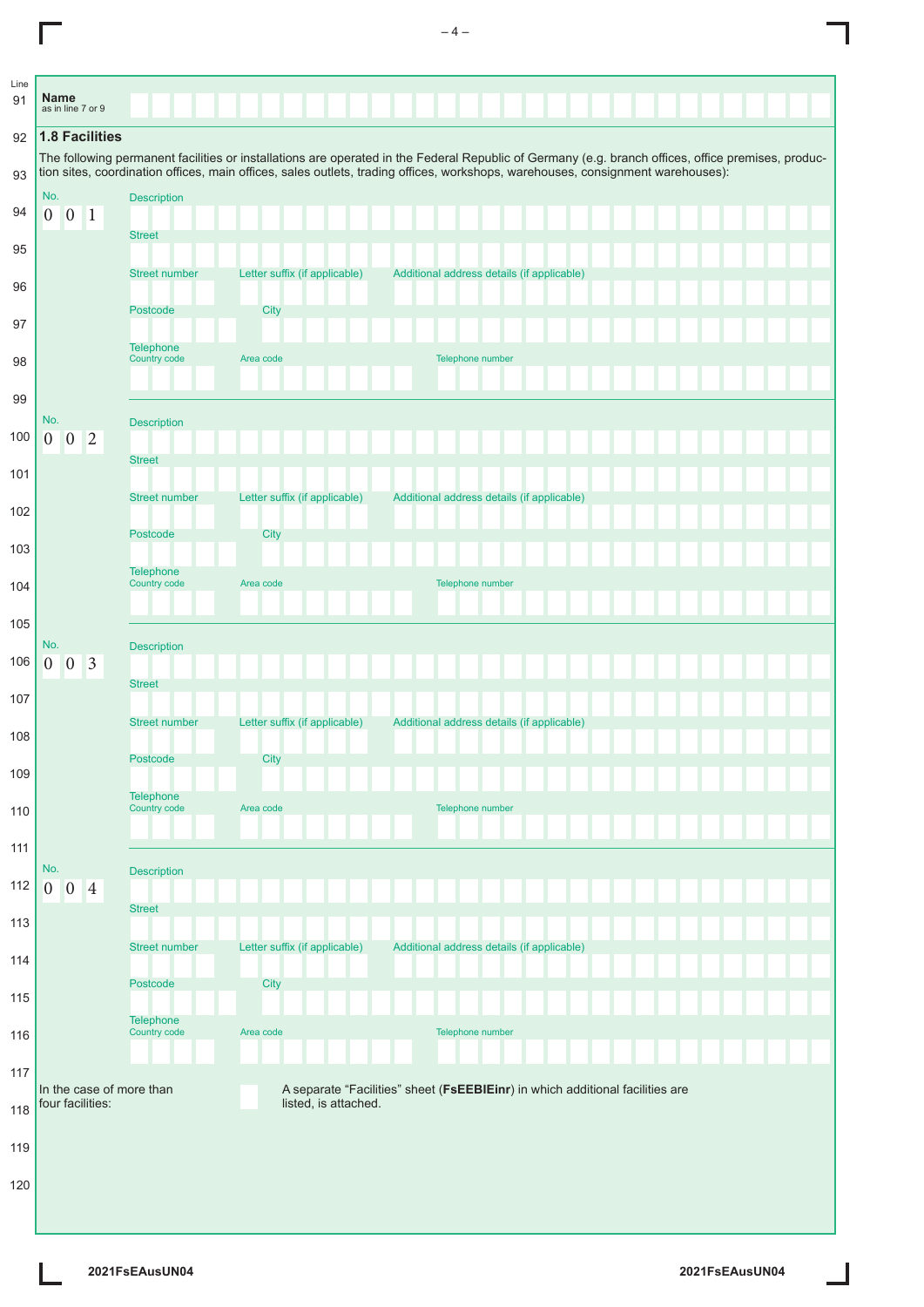|             | $-5-$                                                                                                     |
|-------------|-----------------------------------------------------------------------------------------------------------|
| Line<br>121 | <b>Name</b><br>as in line 7 or 9                                                                          |
| 122         | 1.9 Registration for tax purposes in Germany                                                              |
| 123         | No                                                                                                        |
| 124         | (please provide the following information:)<br>Yes<br>Tax office<br><b>Tax number</b>                     |
| 125         | Wages tax                                                                                                 |
| 126         | Corporation tax                                                                                           |
| 127         | Income tax                                                                                                |
| 128         | Value added tax (VAT)                                                                                     |
| 129         | 1.10 Duration of the business activity in the Federal Republic of Germany<br>(DD.MM.YYYY)<br>(DD.MM.YYYY) |
| 130         | Expected end<br>Expected<br>Start date<br>Yes<br>date not known<br>end date                               |
| 131         | 1.11 Registration for tax purposes abroad                                                                 |
| 132         | The business is registered for tax purposes with the following foreign tax authority:<br>Tax office       |
| 133         | <b>Tax number</b>                                                                                         |
| 134         |                                                                                                           |
| 135         | For EU businesses:                                                                                        |
| 136         | VAT identification number<br>A tax residency certificate is attached.                                     |
| 137         | For businesses resident in a third country:                                                               |
| 138         | A tax residency certificate from the foreign tax authority is attached.                                   |
| 139         |                                                                                                           |
| 140         |                                                                                                           |
| 141         |                                                                                                           |
| 142         |                                                                                                           |
| 143         |                                                                                                           |
| 144         |                                                                                                           |
| 145         |                                                                                                           |
| 146         |                                                                                                           |
| 147         |                                                                                                           |
| 148         |                                                                                                           |
| 149         |                                                                                                           |
| 150         |                                                                                                           |
|             |                                                                                                           |

 $\Box$ 

 $\frac{1}{2}$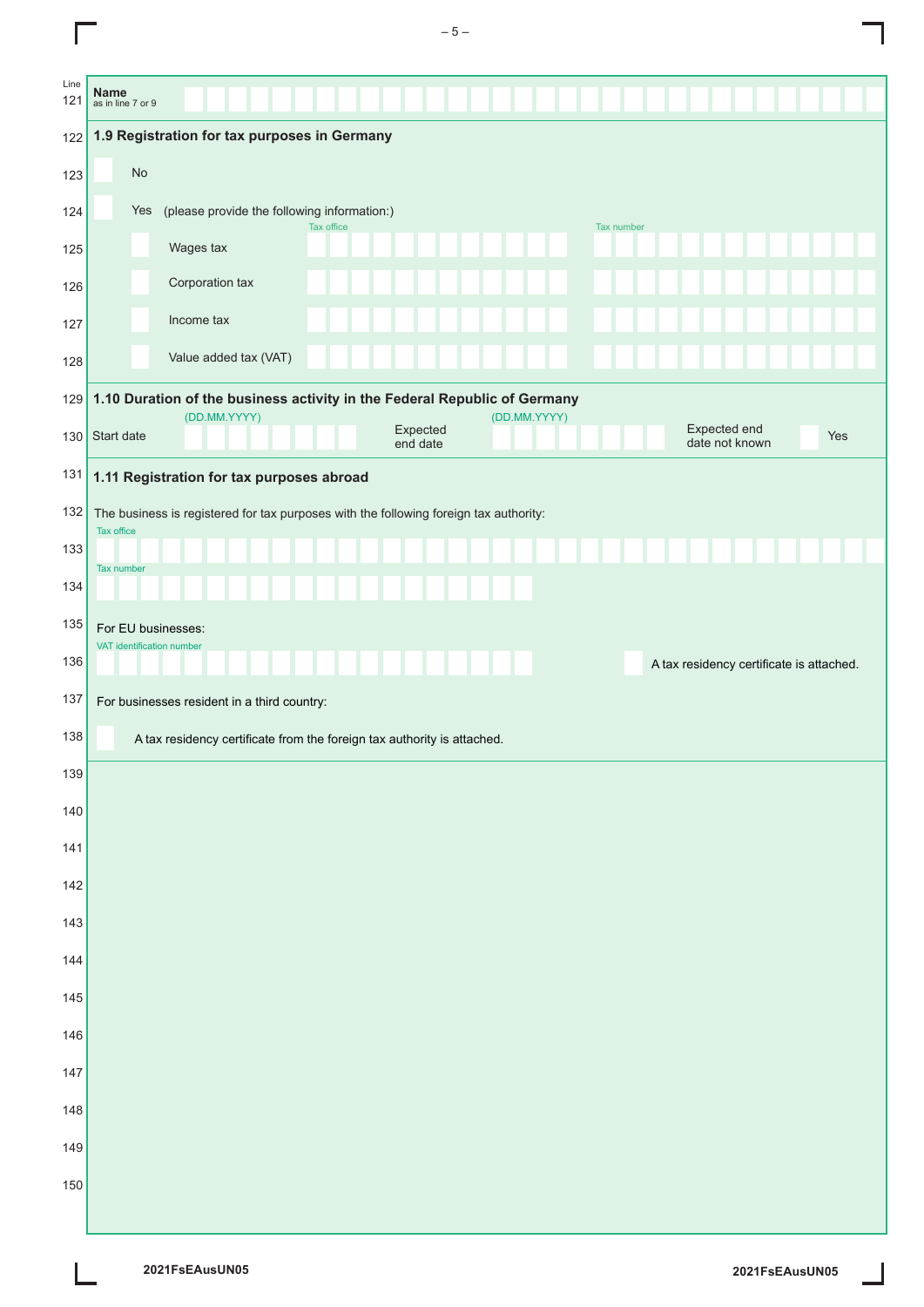| Line<br>151 | <b>Name</b> | as in lines 7 or 9                                                                                                                    |
|-------------|-------------|---------------------------------------------------------------------------------------------------------------------------------------|
| 152         |             | 2. Type of transactions                                                                                                               |
| 153         |             | 2.1 Type of transactions in Germany                                                                                                   |
| 154         |             | (Please provide detailed information about the distribution channels for goods and services on a separate sheet!)                     |
| 155         |             | Supply of goods                                                                                                                       |
| 156         |             | Type of goods:                                                                                                                        |
| 157         |             | Other services                                                                                                                        |
| 158         |             | Type of other<br>services:                                                                                                            |
| 159         |             | Work deliveries (Werklieferungen) pursuant to section 3 (4) of the VAT Act (e.g. supply and assembly/installation)                    |
| 160         |             | <b>Travel services</b>                                                                                                                |
| 161         |             | 2.2 Goods or services are provided to the following recipients:                                                                       |
| 162         |             | Private individuals                                                                                                                   |
| 163         |             | Businesses (section 2 of the German VAT Act)                                                                                          |
| 164         |             | Legal persons as private consumers                                                                                                    |
| 165         |             | 2.3 The supply of goods are taxable in Germany for the following reasons:                                                             |
| 166         |             | Movement of goods in Germany                                                                                                          |
| 167         |             | Intra-community supply of goods from Germany                                                                                          |
| 168         |             | Export of goods to third countries from Germany                                                                                       |
| 169         |             | Distance selling pursuant to section 3c of the VAT Act (e.g. supply to a private individual)                                          |
| 170         |             | Other:                                                                                                                                |
| 171         |             | 2.4 Goods are imported into Germany and subsequently                                                                                  |
| 172         |             | э<br>Immediately sold to customers in Germany                                                                                         |
| 173         |             | Used only for work deliveries (Werklieferungen) in Germany                                                                            |
| 174         |             | Immediately transported elsewhere in the EU / transported for own use                                                                 |
| 175         |             | Immediately transported to a third country                                                                                            |
| 176         |             | Immediately brought to a warehouse in Germany (please attach storage contracts)                                                       |
| 177         |             | 2.5 Input transactions                                                                                                                |
| 178         |             | Work deliveries (Werklieferungen) or other services provided as a taxable person within the meaning of section 13b (5) of the VAT Act |
| 179         |             | Intra-Community acquisitions in Germany pursuant to section 1 (1) no 5 of the VAT Act                                                 |
| 180         |             | Tax liability for intra-Community triangular transactions as defined in section 25b (2) of the VAT Act                                |
|             |             |                                                                                                                                       |

 $-6-$ 

ı

 $\overline{\Gamma}$ 

٦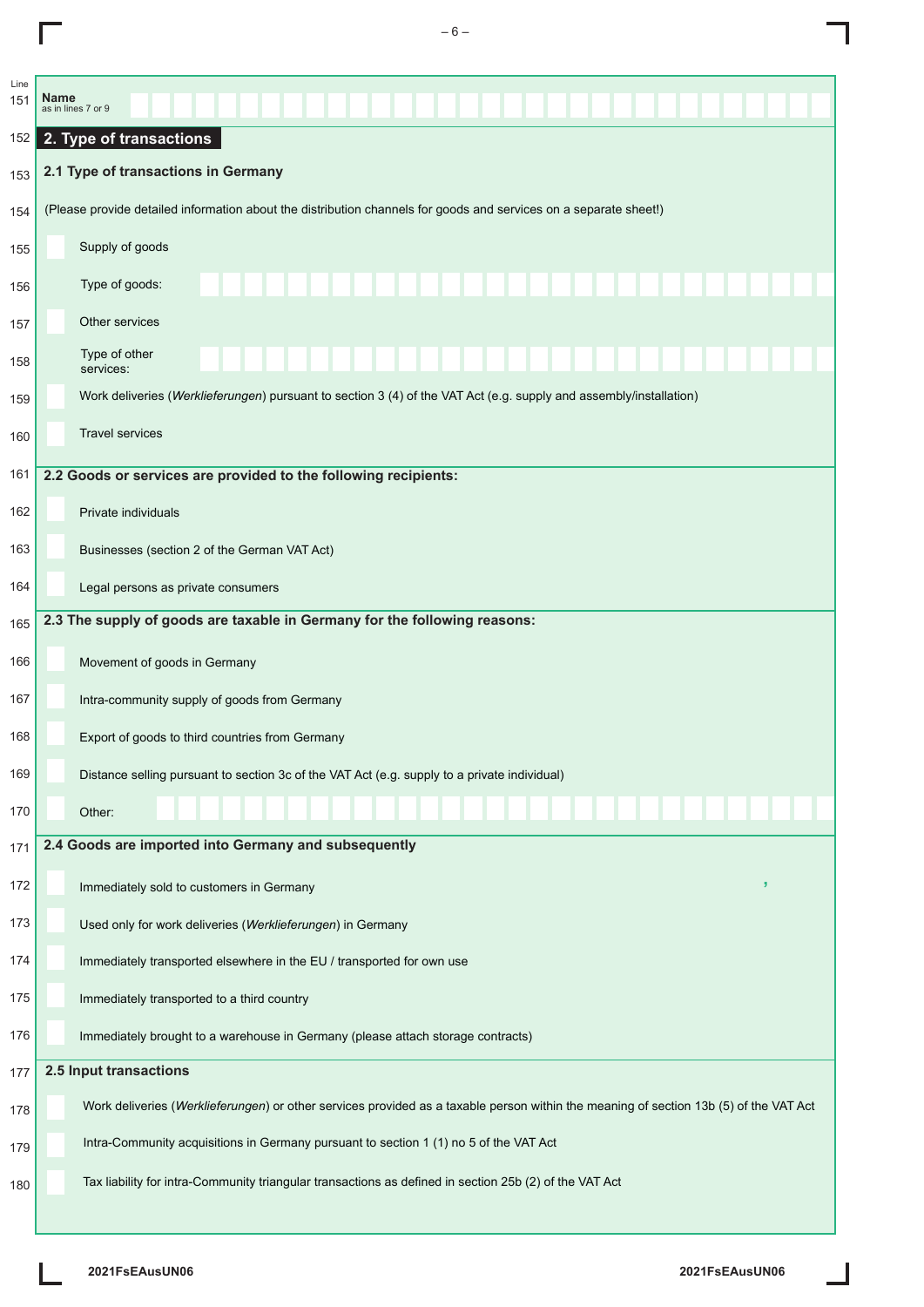|      | $-7-$                                                                                                                                                                                                |
|------|------------------------------------------------------------------------------------------------------------------------------------------------------------------------------------------------------|
| Line |                                                                                                                                                                                                      |
| 181  | Name<br>as in line 7 or 9                                                                                                                                                                            |
| 182  | 3. Information on declaring and paying VAT                                                                                                                                                           |
| 183  | 3.1 Total domestic turnover<br>in the following year<br>in the year the business started                                                                                                             |
| 184  | (estimate)<br><b>EUR</b><br><b>EUR</b>                                                                                                                                                               |
| 185  | 3.2 Tax payable / Surplus                                                                                                                                                                            |
| 186  | (estimate)<br><b>EUR</b><br>$1 = tax$ payable (estimate)<br>Total amount:                                                                                                                            |
| 187  | $2 =$ surplus (estimate)<br>The calendar month has been selected as the provisional VAT return period rather than the calendar quarter because for the current calendar                              |
| 188  | year the VAT exceeds the VAT threshold pursuant to section 18 (2a) sentence 1 in conjunction with section 18 (2) sentence 6 of the VAT Act.<br>3.3 Tax exemption                                     |
|      | Some or all of the transactions carried out are exempt from tax pursuant to section 4 of the VAT Act:<br>Type of transaction/activity                                                                |
| 189  | VAT<br><b>No</b><br>(section 4 no<br>Yes<br>Act)                                                                                                                                                     |
| 190  | 3.4 Tax rate                                                                                                                                                                                         |
| 191  | Some or all of the transactions carried out are subject to the reduced tax rate pursuant to section 12 (2) of the VAT Act:<br>Type of transaction/activity                                           |
| 192  | VAT<br>No<br>Yes<br>(section $12(2)$ no<br>Act)                                                                                                                                                      |
| 193  | 3.5 Average taxation rate<br>Some or all of the transactions carried out are subject to the average taxation rate pursuant to section 24 of the VAT Act:                                             |
| 194  | Type of transaction/activity<br>VAT<br>(section 24 (1) no<br><b>No</b><br>Yes                                                                                                                        |
| 195  | Act)                                                                                                                                                                                                 |
| 196  | 3.6 Accrual/cash accounting<br>The VAT is<br>payments agreed (accrual accounting).                                                                                                                   |
| 197  | calculated based on<br><b>or</b>                                                                                                                                                                     |
| 198  | payments received (cash accounting). The cash accounting method is being requested because                                                                                                           |
| 199  | the total turnover for the calendar year in which the business was founded is not<br>expected to exceed €600,000.                                                                                    |
| 200  | Pursuant to section 148 of the German Fiscal Code, the business is exempt from the<br>obligation to keep accounts and to draw up regular financial statements on the basis of<br>annual inventories. |
| 201  | 3.7 VAT identification number                                                                                                                                                                        |
|      | The business requires a VAT identification number to participate in the intra-Community trade in goods and services.                                                                                 |
| 202  | <b>Additional information</b> for legal persons that are not businesses or that are acquiring objects that are not<br>for their business:                                                            |
| 203  | A VAT identification number is being applied for because                                                                                                                                             |
| 204  | tax is due on intra-Community acquisitions, as the acquisition threshold of $E$ 12,500/year                                                                                                          |
| 205  | is likely to be exceeded (section 1a (3) of the VAT Act).<br>is not expected to be exceeded, but the acquisition threshold is being waived for at least                                              |
| 206  | two calendar years (section 1a (4) of the VAT Act).                                                                                                                                                  |
| 207  | new vehicles or certain goods subject to excise duties within the Community (section 1a (5) of the VAT Act) are being acquired.                                                                      |
| 208  | A VAT identification number is required for the online trade in goods via one or multiple electronic interfaces within the meaning of section<br>25e (5) of the VAT Act.                             |
| 209  | The following VAT identification number was already issued for a previous business activity:<br>(DD.MM.YYYY)                                                                                         |
| 210  | VAT iden-<br>D E<br>Issue date:<br>tification<br>number                                                                                                                                              |
|      |                                                                                                                                                                                                      |

I

 $\blacksquare$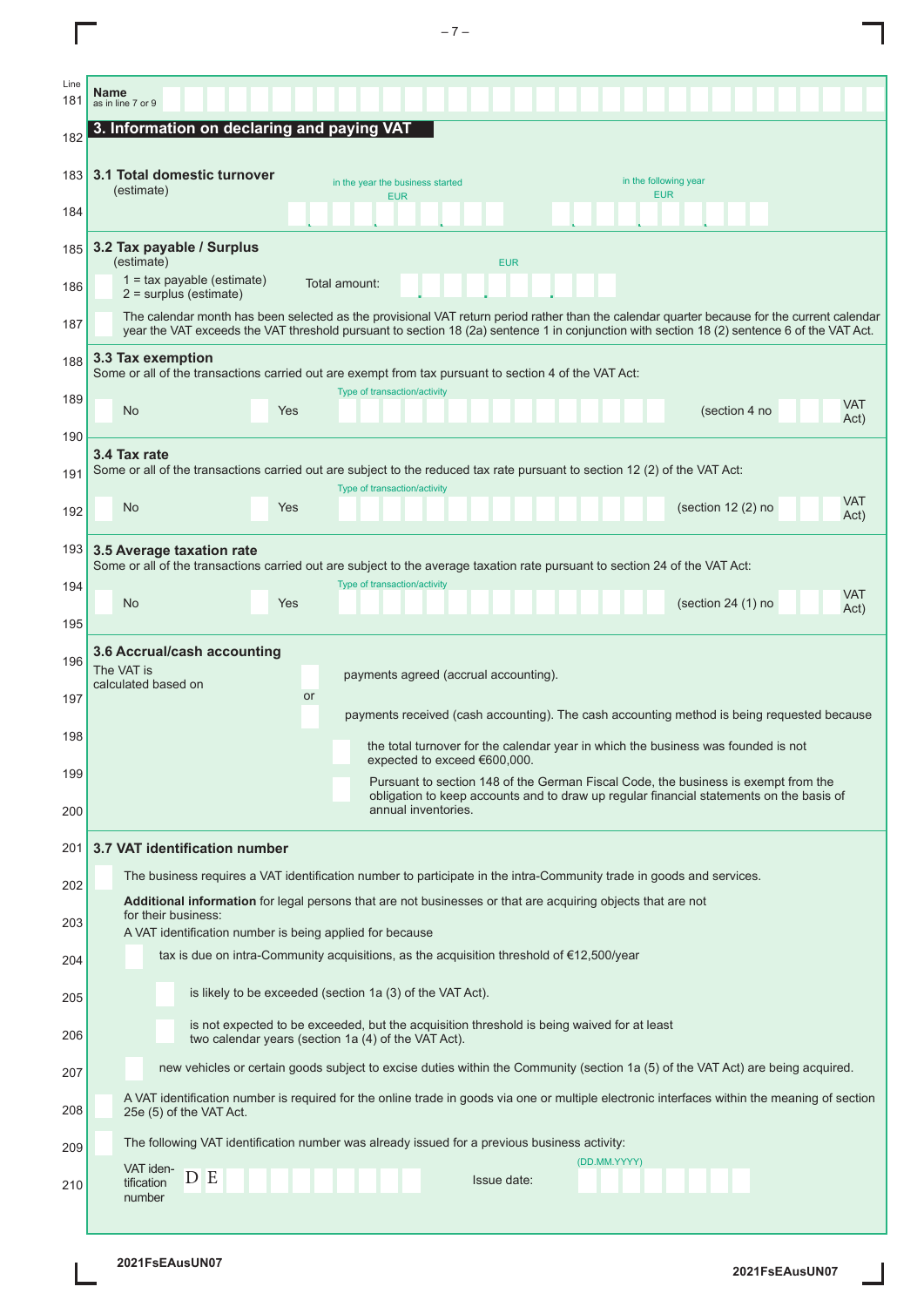| Line<br><b>Name</b><br>211                                                                                                                                                                                        |                                                                                                                                                                                                                                                                                                                                                                                                               |
|-------------------------------------------------------------------------------------------------------------------------------------------------------------------------------------------------------------------|---------------------------------------------------------------------------------------------------------------------------------------------------------------------------------------------------------------------------------------------------------------------------------------------------------------------------------------------------------------------------------------------------------------|
| as in line 7 or 9<br>212                                                                                                                                                                                          |                                                                                                                                                                                                                                                                                                                                                                                                               |
| 3.8 Input tax refund through the Federal Central Tax Office<br>Has the company applied for input tax refunds in the past?                                                                                         |                                                                                                                                                                                                                                                                                                                                                                                                               |
| 213<br>Yes<br><b>No</b>                                                                                                                                                                                           | Please provide time period and reference number                                                                                                                                                                                                                                                                                                                                                               |
| Time period<br>214<br>(DD.MM.YYYY)                                                                                                                                                                                | Reference number<br>(DD.MM.YYYY)                                                                                                                                                                                                                                                                                                                                                                              |
| 215                                                                                                                                                                                                               |                                                                                                                                                                                                                                                                                                                                                                                                               |
| 3.9 EORI number<br>(Economic Operators' Registration and Identification number)<br>216                                                                                                                            |                                                                                                                                                                                                                                                                                                                                                                                                               |
| EORI number, if issued:<br>217                                                                                                                                                                                    |                                                                                                                                                                                                                                                                                                                                                                                                               |
| 3.10 Special One Stop Shop taxation procedure for businesses resident in<br>218<br>another EU member state                                                                                                        |                                                                                                                                                                                                                                                                                                                                                                                                               |
| 219<br>Germany:                                                                                                                                                                                                   | Only for supplies made within an EU member state by operators of electronic interfaces (section 3 (3a) sentence 1 of the VAT Act), intra-<br>Community distance sales (section 3c (1) sentences 2 and 3 of the VAT Act) and other services provided to private consumers resident in                                                                                                                          |
| 220<br>vant turnover via the competent authority in the country of residence.                                                                                                                                     | The company will use the special taxation procedure (One Stop Shop) (section 18j of the VAT Act). The company will report the rele-                                                                                                                                                                                                                                                                           |
| 221<br>222                                                                                                                                                                                                        | The company is resident in only one EU member state and the total turnover – excluding VAT – from intra-Community distance sales<br>(section 3c (1) sentences 1 and 2 of the VAT Act) and telecommunications services, radio and television services or other electroni-<br>cally supplied services to private consumers in other member states outside of the company's country of residence will not exceed |
| €10,000 in the current calendar year and did not exceed that amount in the previous calendar year.<br>223                                                                                                         |                                                                                                                                                                                                                                                                                                                                                                                                               |
| The company will pay tax on the relevant turnover in the country of residence.<br>224                                                                                                                             |                                                                                                                                                                                                                                                                                                                                                                                                               |
| The company waives the option of paying tax on the relevant turnover in the country of residence for<br>at least two calendar years.<br>225                                                                       |                                                                                                                                                                                                                                                                                                                                                                                                               |
| report the relevant turnover via the competent authority in the country of residence.<br>226                                                                                                                      | The company will use the special taxation procedure (One Stop Shop) (section 18 of the VAT Act). The company will                                                                                                                                                                                                                                                                                             |
| The company will declare the relevant turnover directly in Germany.<br>227                                                                                                                                        |                                                                                                                                                                                                                                                                                                                                                                                                               |
| 3.11 Transactions in the area of online trade in goods<br>Information on distribution channels<br>228                                                                                                             |                                                                                                                                                                                                                                                                                                                                                                                                               |
| The company or sole trader sells via its own online shop.<br>Web address (URL)<br>229                                                                                                                             |                                                                                                                                                                                                                                                                                                                                                                                                               |
| 230                                                                                                                                                                                                               |                                                                                                                                                                                                                                                                                                                                                                                                               |
| portal or similar.<br>231                                                                                                                                                                                         | The company or sole trader will trade via one/multiple electronic interfaces within the meaning of section 25e (5) of the VAT Act. An<br>electronic interface as defined in section 25e (5) of the VAT Act is an electronic marketplace, an electronic platform, an electronic                                                                                                                                |
| In this case, please fill out the supplementary sheet "Online trade in goods" (FSEEBIInternet).                                                                                                                   |                                                                                                                                                                                                                                                                                                                                                                                                               |
| 232<br>Note: A VAT number must be submitted to the operator of the interface as proof of tax registration (cf. 3.7).                                                                                              |                                                                                                                                                                                                                                                                                                                                                                                                               |
| 3.12 Liability of the recipient to pay VAT in the case of construction and/or building cleaning services<br>233                                                                                                   |                                                                                                                                                                                                                                                                                                                                                                                                               |
| Proof of the recipient's liability to pay VAT in the case of construction and/or building cleaning services<br>234<br>(form USt 1 TG) is requested.                                                               |                                                                                                                                                                                                                                                                                                                                                                                                               |
| 235<br>10% of the overall turnover comprising taxable and non-taxable turnover (Weltumsatz).                                                                                                                      | Construction services (within the meaning of section 13b (2) no 4 of the VAT Act) are expected to generate more than                                                                                                                                                                                                                                                                                          |
| Building cleaning services (as defined in section 13b (2) no 8 of the VAT Act) are expected to generate<br>236<br>more than 10% of the overall turnover comprising taxable and non-taxable turnover (Weltumsatz). |                                                                                                                                                                                                                                                                                                                                                                                                               |
| Note: In order for a certificate to be issued, the reasons for requiring such a certificate must be substantiated. Please provide this<br>237<br>information on a separate sheet.                                 |                                                                                                                                                                                                                                                                                                                                                                                                               |
| 238<br>3.13 Passenger transport services                                                                                                                                                                          |                                                                                                                                                                                                                                                                                                                                                                                                               |
| Passenger transport services are carried out:<br>239                                                                                                                                                              |                                                                                                                                                                                                                                                                                                                                                                                                               |
| 240<br>No                                                                                                                                                                                                         | Yes (Please fill out the supplementary sheet "Passenger transport services" (FsEEBIPersb)).                                                                                                                                                                                                                                                                                                                   |
|                                                                                                                                                                                                                   |                                                                                                                                                                                                                                                                                                                                                                                                               |

 $-8-$ 

L

 $\Gamma$ 

Ī